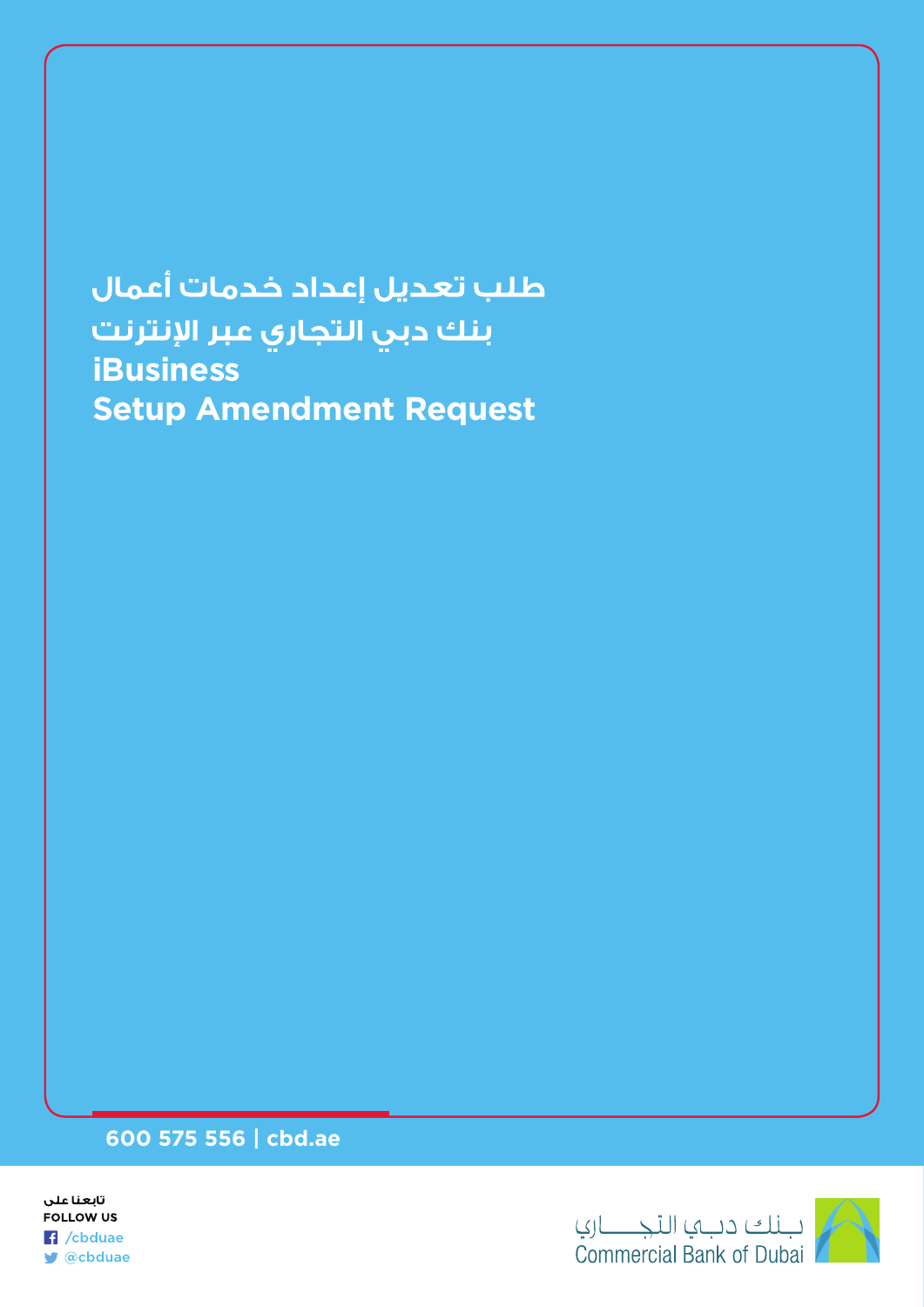

| 1. Company Details      |                               | 1- بيانات1لشركة         |
|-------------------------|-------------------------------|-------------------------|
| Company Name            | Account Number     اسم الشركة | رقم الحساب              |
|                         |                               |                         |
|                         |                               |                         |
| 2. Add / Delete Package |                               | ٢- إضافة / إلغاء الباقة |
|                         |                               |                         |

| Remittance                           | إضافة<br>Add | حذف<br>Delete | تحويل                                     | <b>Trade Finance</b> | إضافة<br>Add | حذف<br>Delete | تمويل تجارى      |
|--------------------------------------|--------------|---------------|-------------------------------------------|----------------------|--------------|---------------|------------------|
| A/C Transfer                         | إضافة<br>Add | حذف<br>Delete | تحويل حساب                                | Cash Online          | إضافة<br>Add | حذف<br>Delete | نقد عبر الانترنت |
| Salary Non WPS                       | إضافة<br>Add | حذف<br>Delete | راتب غير مدرج ⊈<br>نظام حماية الأجــور    | <b>Bill Payments</b> | إضافة<br>Add | حذف<br>Delete | تسديد فواتير     |
| Salary WPS                           | إضافة<br>Add | حذف<br>Delete | راتب مدرج <u>ے</u><br>نظام حمایة الأجــور | iDirect              | إضافة<br>Add | حذف<br>Delete | iDirect          |
| <b>UAE CB</b><br><b>Direct Debit</b> | إضافة<br>Add | حذف<br>Delete | خصم مباشر من<br>البنك المركزى             | <b>Others</b>        | إضافة<br>Add | حذف<br>Delete | أخرى             |

| 3. Token Request<br>  ۳-جهاز الرمز الأمنى :                          |  |                                  |                                           |                   |  |                                                                 |                                                    |  |
|----------------------------------------------------------------------|--|----------------------------------|-------------------------------------------|-------------------|--|-----------------------------------------------------------------|----------------------------------------------------|--|
|                                                                      |  |                                  | جهاز الرمز الأمنى Hard Token              | <b>Soft Token</b> |  | الرمز الأمنى                                                    |                                                    |  |
| Number of Administrator Tokens                                       |  |                                  |                                           |                   |  |                                                                 | عدد أجهزة الرمز الأمنى                             |  |
| Number of User Tokens                                                |  |                                  |                                           |                   |  |                                                                 | عدد مستخدمين أجهزة الرمز الأمنى                    |  |
| تعديلات أخرىعلى جهاز الرمز الأمنى:<br><b>Other Token Amendments:</b> |  |                                  |                                           |                   |  |                                                                 |                                                    |  |
| <b>Request Type</b>                                                  |  | <b>User Name</b><br>اسم المستخدم | <b>User ID</b><br>الاسم التعريفي للمستخدم |                   |  | <b>Token Serial Number</b><br>الرمز التعريفي لجهاز الرمز الامني | نوع الطلب                                          |  |
| Clear PIN                                                            |  |                                  |                                           |                   |  |                                                                 | مسح رقم التعريف الشخص <i>ي</i>                     |  |
| <b>Unlock Administrator</b>                                          |  |                                  |                                           |                   |  |                                                                 | فك الحظر                                           |  |
| Re - Issue Lost/Damaged<br>User Token                                |  |                                  |                                           |                   |  |                                                                 | إعادة إصدار جهاز الرمز الأمني<br>المفقود أو العاطل |  |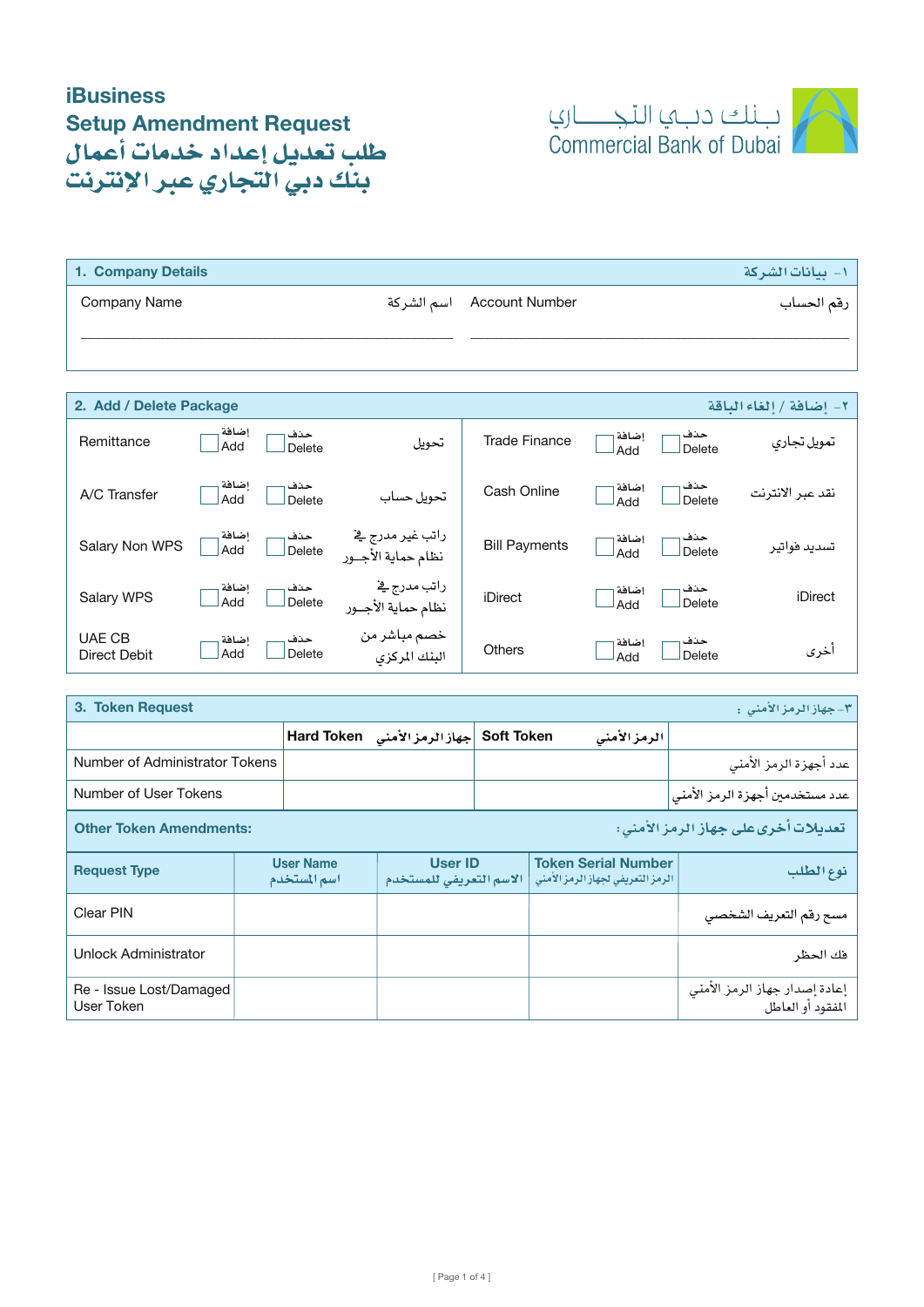

| <b>Administrator Details</b><br>بيانات المستخدم                                                                                                                                                                                                  |                              |                       |                                         |                          |                                                     |                                    |
|--------------------------------------------------------------------------------------------------------------------------------------------------------------------------------------------------------------------------------------------------|------------------------------|-----------------------|-----------------------------------------|--------------------------|-----------------------------------------------------|------------------------------------|
|                                                                                                                                                                                                                                                  | Corporate Administrator 1*   | مشرف ا                | Corporate Administrator 2<br>(Optional) | مشرف ۲                   |                                                     |                                    |
| Name <sup>*</sup>                                                                                                                                                                                                                                |                              |                       |                                         |                          |                                                     | الاسم*                             |
| Phone                                                                                                                                                                                                                                            |                              |                       |                                         |                          |                                                     | رقم الموبايل                       |
| Mobile Number <sup>*</sup>                                                                                                                                                                                                                       |                              |                       |                                         |                          |                                                     | رقم الهاتف*                        |
| Email ID <sup>*</sup>                                                                                                                                                                                                                            |                              |                       |                                         |                          |                                                     | البريد الإلكتروني*                 |
| Passport Number                                                                                                                                                                                                                                  |                              |                       |                                         |                          |                                                     | رقم جواز السفر*                    |
| Passport Expiry Date*                                                                                                                                                                                                                            |                              |                       |                                         |                          |                                                     | تاريخ إنتهاء جواز السفر*           |
| Nationality                                                                                                                                                                                                                                      |                              |                       |                                         |                          |                                                     | الجنسية                            |
| <b>Emirates ID Number</b>                                                                                                                                                                                                                        |                              |                       |                                         |                          |                                                     | رقم الهوية الإماراتية *            |
| <b>Emirates ID Expiry Date</b>                                                                                                                                                                                                                   |                              |                       |                                         |                          | تاريخ انتهاء الهوية الاماراتية <del>آ</del>         |                                    |
| Date of Birth*                                                                                                                                                                                                                                   |                              |                       |                                         |                          | تاريخ الميلاد <sup>*</sup>                          |                                    |
| P.O. Box                                                                                                                                                                                                                                         |                              |                       |                                         |                          | صندوق البريد                                        |                                    |
| City / Emirate                                                                                                                                                                                                                                   |                              |                       |                                         |                          | الامارة                                             |                                    |
| Role of Administrator                                                                                                                                                                                                                            | Maker<br>Checker             | Maker   مدخل البيانات | Checker   المدفق                        | مدخل البيانات<br> المدقق | دور المشرف                                          |                                    |
| *<br>If opted for Soft<br>Token                                                                                                                                                                                                                  |                              |                       |                                         |                          |                                                     | اذا اخترت الرمز الامنى الالكتروني* |
| Mobile Type                                                                                                                                                                                                                                      |                              |                       |                                         |                          |                                                     | نوع الهاتف*                        |
| Email ID                                                                                                                                                                                                                                         |                              |                       |                                         |                          |                                                     | البريد الالكتروني*                 |
| Mobile Operating System <sup>®</sup>                                                                                                                                                                                                             |                              |                       |                                         |                          | نظام تشغيل الهاتف <sup>*</sup>                      |                                    |
| RSA Binding ID <sup>*</sup>                                                                                                                                                                                                                      |                              |                       |                                         |                          | * RSA Binding موية                                  |                                    |
| Note: Please attach a copy of the Valid Emirates ID. Add 2 administrators, if maker and checker control is required.<br>ملاحظة : الرجاء ارفاق نسخة من الهوية الاماراتية الصالحة المدة. يرجى اضافة عدد ٢ مشرفين اذا تطلب تعيين مدخل بيانات و مدفق |                              |                       |                                         |                          |                                                     |                                    |
|                                                                                                                                                                                                                                                  | 4. Change Administrator User |                       |                                         |                          | ٤- تغيير الشرف المستخدم                             |                                    |
| Old User ID                                                                                                                                                                                                                                      |                              |                       |                                         |                          |                                                     | اسم المستخدم السابق                |
| New User ID (Preferred)                                                                                                                                                                                                                          |                              |                       |                                         |                          | اسم المستخدم (الجديد)                               |                                    |
| <b>Token Serial Number</b>                                                                                                                                                                                                                       |                              |                       |                                         |                          | الر <mark>قم التعريفي لجهاز.</mark><br>الرمز الأمنى |                                    |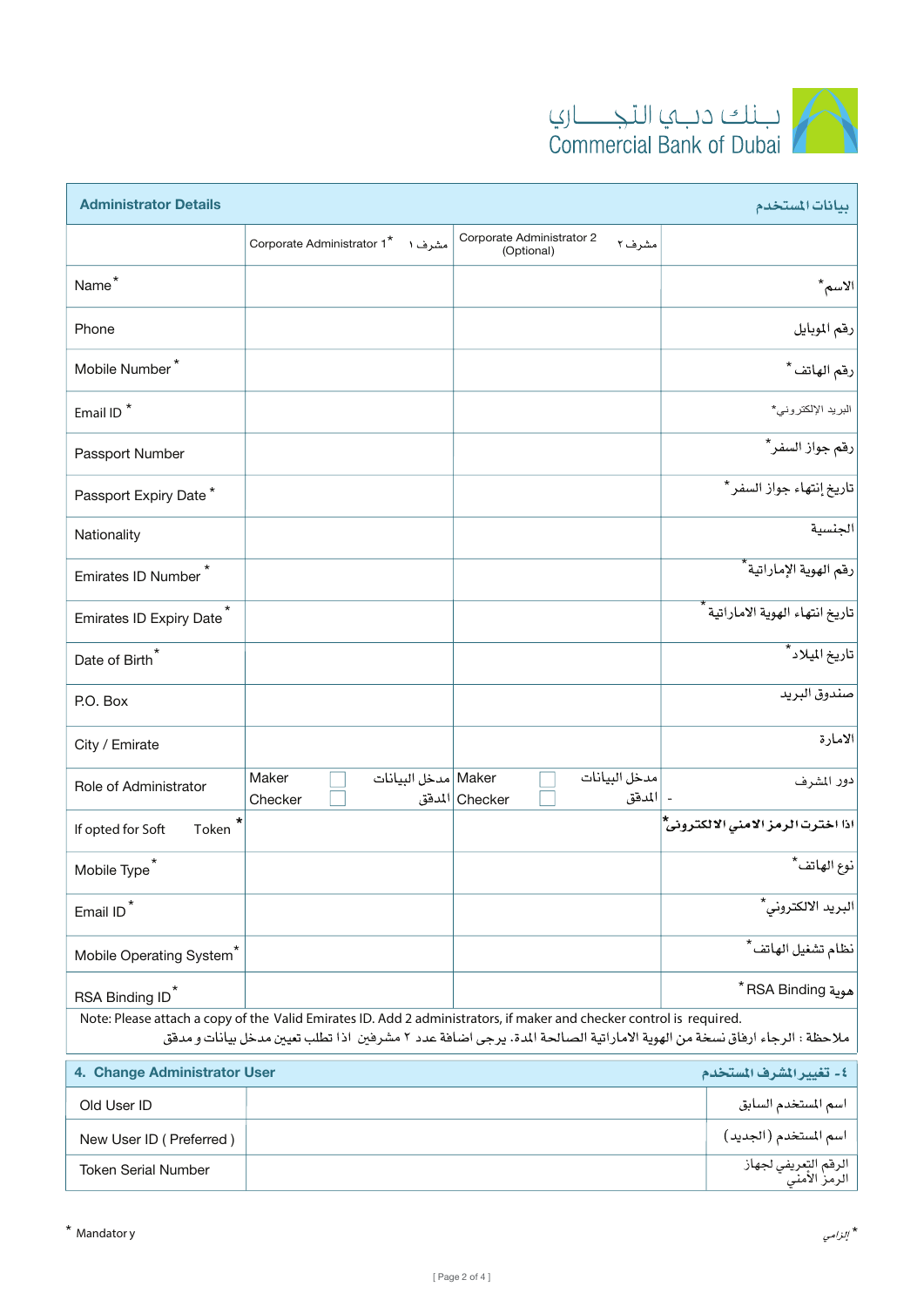



| بيانات المستخدم الجديدة<br><b>New Administrator Details</b>                                                                                  |                                    |                                    |                                                        |                         |                                    |                                    |                            |
|----------------------------------------------------------------------------------------------------------------------------------------------|------------------------------------|------------------------------------|--------------------------------------------------------|-------------------------|------------------------------------|------------------------------------|----------------------------|
|                                                                                                                                              |                                    | مشرف ۱ Corporate Administrator 1*  | Corporate Administrator 2<br>(Optional)                |                         |                                    |                                    |                            |
| Name*                                                                                                                                        |                                    |                                    |                                                        |                         |                                    |                                    | الاسم*                     |
| Phone                                                                                                                                        |                                    |                                    |                                                        |                         |                                    |                                    | رقم الموبايل               |
| Mobile Number*                                                                                                                               |                                    |                                    |                                                        |                         |                                    |                                    | رقم الهاتف*                |
| Email ID*                                                                                                                                    |                                    |                                    |                                                        |                         |                                    |                                    | البريد الإلكترون <i>ي*</i> |
| Passport Number*                                                                                                                             |                                    |                                    |                                                        |                         |                                    |                                    | رقم جواز السفر*            |
| Passport Expiry Date*                                                                                                                        |                                    |                                    |                                                        |                         |                                    | تاريخ إنتهاء جواز السفر*           |                            |
| Nationality                                                                                                                                  |                                    |                                    |                                                        |                         |                                    |                                    | الجنسية                    |
| Emirates ID Number*                                                                                                                          |                                    |                                    |                                                        |                         |                                    |                                    | رقم الهوية الإماراتية *    |
| Emirates ID Expiry Date*                                                                                                                     |                                    |                                    |                                                        |                         |                                    | تاريخ انتهاء الهوية الاماراتية *   |                            |
| Date of Birth*                                                                                                                               |                                    |                                    |                                                        |                         |                                    |                                    | تاريخ الميلاد*             |
| P.O. Box                                                                                                                                     |                                    |                                    |                                                        |                         |                                    |                                    | صندوق البريد               |
| City / Emirate                                                                                                                               |                                    |                                    |                                                        |                         |                                    |                                    | الامارة                    |
| Role of Administrator                                                                                                                        | Maker<br>Checker                   | Maker   مدخل البيانات              | Checker المدفق                                         | مدخل البيانات<br>المدفق |                                    |                                    | دور المشرف                 |
| If opted for Soft Token                                                                                                                      |                                    |                                    |                                                        |                         |                                    | اذا اخترت الرمز الامنى الالكتروني* |                            |
| Mobile Type*                                                                                                                                 |                                    |                                    |                                                        |                         |                                    |                                    | نوع الهاتف*                |
| Email ID*                                                                                                                                    |                                    |                                    |                                                        |                         |                                    |                                    | البريد الالكتروني*         |
| Mobile Operating System*                                                                                                                     |                                    |                                    |                                                        |                         | نظام تشغيل الهاتف*                 |                                    |                            |
| RSA Binding ID*                                                                                                                              |                                    |                                    |                                                        |                         |                                    |                                    |                            |
| * RSA Binding موية<br>ملاحظة : الرجاء ارفاق نسخة من الهوية الاماراتية الصالحة المدة.<br>Note: Please attach a copy of the Valid Emirates ID. |                                    |                                    |                                                        |                         |                                    |                                    |                            |
|                                                                                                                                              |                                    |                                    |                                                        |                         |                                    |                                    |                            |
| ه- تغيير الحساب إلى الرسوم الشهرية لخدمات أعمال<br>5. Change Account for iBusiness<br>بنك دبي التجاري عبر الإنترنت<br><b>Monthly Charges</b> |                                    |                                    |                                                        |                         |                                    |                                    |                            |
| Account Number _<br>رقم الحساب _<br>مسمى الحساب _<br>Account Title                                                                           |                                    |                                    |                                                        |                         |                                    |                                    |                            |
|                                                                                                                                              |                                    |                                    |                                                        |                         |                                    |                                    |                            |
| 6. Add/Delete **<br>(Current/Savings/Cash Online Accounts, Credit Card)                                                                      |                                    |                                    | (حسابات جارية/ توفير/ نقد عبر الإنترنت، بطاقة ائتمان ) |                         |                                    |                                    | ٦- إضافة/ إزالة            |
| رقم الحساب<br><b>Account Number</b>                                                                                                          | اسم الحساب<br><b>Account Title</b> | الاسم والتوقيع<br>Name & Signature | الاسم والتوقيع<br>Name & Signature                     |                         | ختم الشركة<br><b>Company Stamp</b> | إضافة<br>Add                       | حذف<br><b>Delete</b>       |
|                                                                                                                                              |                                    |                                    |                                                        |                         |                                    |                                    |                            |
|                                                                                                                                              |                                    |                                    |                                                        |                         |                                    |                                    |                            |
|                                                                                                                                              |                                    |                                    |                                                        |                         |                                    |                                    |                            |
|                                                                                                                                              |                                    |                                    |                                                        |                         |                                    |                                    |                            |
|                                                                                                                                              |                                    |                                    |                                                        |                         |                                    |                                    |                            |
|                                                                                                                                              |                                    |                                    |                                                        |                         |                                    |                                    |                            |

\*\* Accounts of subsidiary company will be added only if the owner, partner are same in the master compnay.

.<br>\*\* إضافة حسابات الشركات التابعة للمالك و شركائه في الشركة الرئيسية .